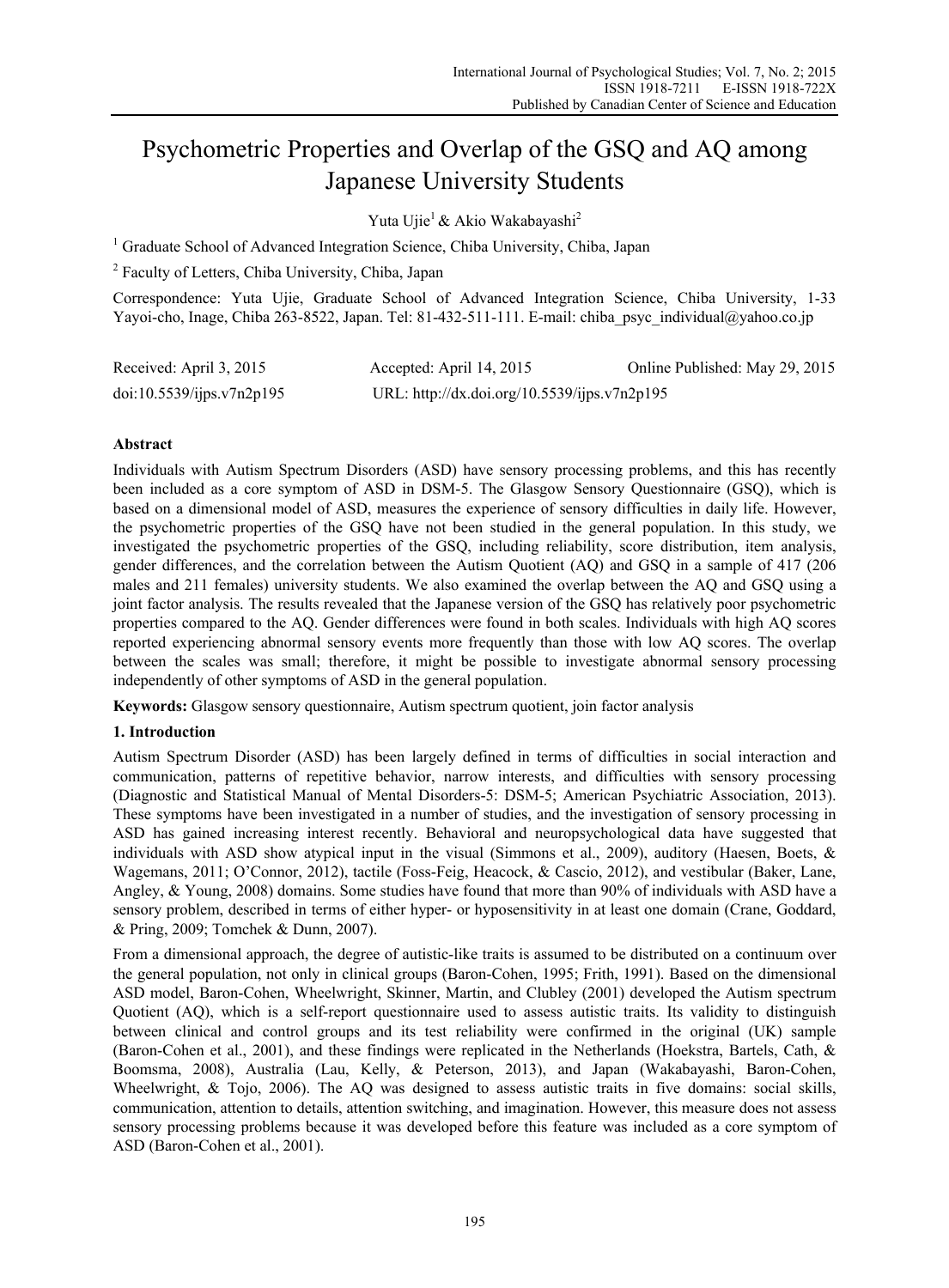As a tool to assess sensory problems, the Sensory Profile (SP) (Dunn & Westman, 1996) has been widely used. This measure was designed to represent children's difficulties with sensory processing, and it is completed by the caregiver. For adults, the Adult/Adolescent Sensory Profile (AASP) (Brown & Dunn, 2002), which was based on the SP, is typically used. This scale is a 60-item self-report questionnaire that was designed to assess four sensory quadrants: low registration, sensation seeking, sensory sensitivity, and sensation avoidance. There was some evidence that individuals with ASD score higher than controls on the SP (Tomchek & Dunn, 2007) and AASP (Crane et al., 2009); however, these scales are not well able to assess the degree of hyper- or hyposensitivity in each sensory domain separately.

To address this issue, Robertson and Simmons (2013) developed the Glasgow Sensory Questionnaire (GSQ), which is a self-report questionnaire to assess the frequency of experiencing hyper- or hypo-sensitivity in seven sensory domains: visual, auditory, gustatory, olfactory, tactile, vestibular, and proprioceptive. The original study of the GSQ showed a significant positive correlation between GSQ and AQ scores in the general population (Robertson & Simmons, 2013). In addition, a score difference between individuals with ASD and those without ASD was found (Horder, Wilson, Mendez, & Murphy, 2014). Furthermore, Horder et al. (2014) compared the correlation between scores of the AQ, GSQ, and AASP, and revealed that the correlation between the AQ and GSQ was the strongest. These results provided evidence that the GSQ is a more adequate measure of sensory processing problems in ASD.

Although the Japanese version of the GSQ (Takayama et al., 2014) has been developed, its psychometric properties have not been studied adequately, compared to the Japanese version of the AQ (Wakabayashi et al., 2006). For the Japanese version of the AQ, in addition to assessing its validity as a screening tool, item analysis and an examination of its overlap with other scales have been reported (Wakabayashi, Baron-Cohen, & Ashwin, 2012; Wakabayashi, Baron-Cohen, & Wheelwright, 2006; Wakabayashi et al., 2006). For the Japanese version of the GSQ, such analyses have not been reported, except for the score difference between a clinical ASD group and controls and a significant positive correlation between the GSQ and AQ (Takayama et al., 2014). Thus, the first aim of this study was to analyze the psychometric properties of the Japanese version of the GSQ, including item analysis and reliability tests of its subscales (seven sensory domains).

In addition, we investigated the overlap between the AQ and the GSQ. The core symptoms of ASD, which were defined in the DSM-5 (American Psychiatric Association, 2013), have been shown in other clinical groups besides those with ASD. For instance, repetitive behavior is seen in both obsessive–compulsive disorder (OCD) and ASD (Russell, Mataix-Cols, Anson, & Murphy, 2005). Wakabayashi, Baron-Cohen, and Ashwin (2012) reported that, although autistic traits were related to obsessive-compulsive traits as measured by questionnaires, the overlap between the traits was small among the general population. Likewise, sensory processing difficulties have been seen in other disorders, not only in ASD. Some studies showed that those with Sensory Modulation Disorder (SMD) have difficulty responding to sensory input, in the absence of an ASD diagnosis (Miller, Anzalone, Lane, Cermak, & Osten, 2007; Schoen, Miller, Brett-Green, & Nielsen, 2009). Furthermore, Pollock, Metz, and Barabash (2014) reported that difficulties with sensory processing have been seen in dysfunctional elimination syndrome (DES). Indeed, although sensory processing difficulties were included as one of the core symptoms of ASD in the DSM-5 (American Psychiatric Association, 2013), these difficulties are not always needed in order to diagnose ASD. The GSQ consists of items measuring "sensory difficulties in daily life", not the "social behaviors" that are assessed by the AQ. We, therefore, hypothesize that the overlap between the AQ and the GSQ will be small, although there will be a relationship between both scales.

In this study, we first investigated the psychometric properties of the Japanese versions of the GSQ and AQ, including reliability, score distribution, item analysis, gender differences, and the correlation with both scales, among Japanese university students. Next, we examined the overlap in the AQ and GSQ scores using multiple regression and joint factor analysis.

## **2. Methods**

## *2.1 Participants*

Participants were recruited from an introductory psychology class at Chiba University. The sample consisted of 417 students (206 males and 211 females), all of whom were native Japanese speakers. The mean age was 19.6 years  $(SD = 1.09)$ . All participants provided informed consent and took part in the study voluntarily.

#### *2.2 Instruments*

2.2.1 Japanese Version of the Glasgow Sensory Questionnaire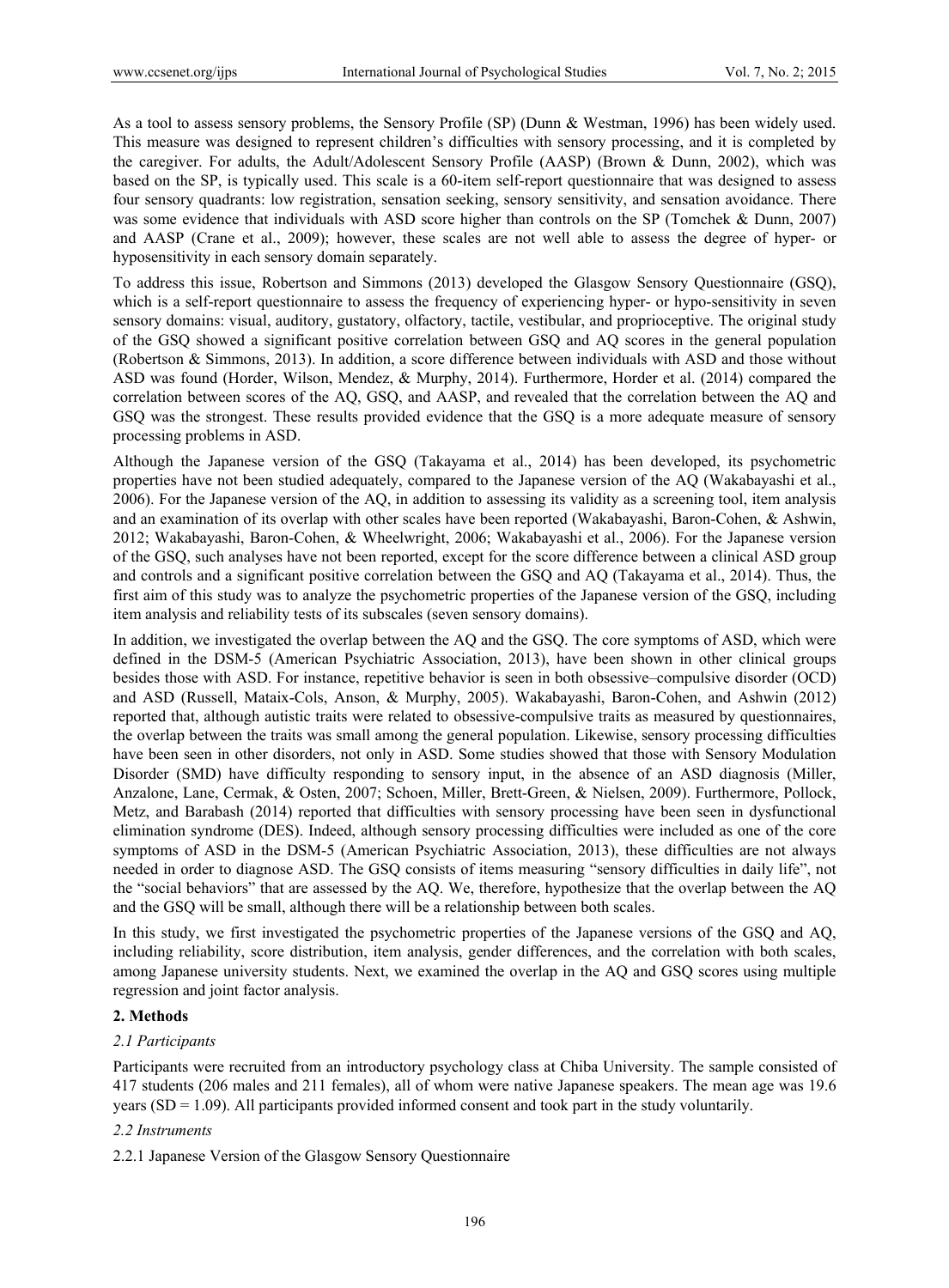We used the Japanese version of the GSQ (Takayama et al., 2014). This questionnaire contains 42 items on a 5-point Likert-scale: "never", "rarely", "sometimes", "often" and "always." Each response is scored from 0 to 4 points; for example, an item was given 4 points if a participant responded "always" to it. The total possible GSQ scores ranged from 0 to 168.

## 2.2.2 Measures and Covariates

We used the Japanese version of the AQ (Wakabayashi et al., 2006). This questionnaire consists of 50 items on a 4-point Likert-scale: "definitely disagree", "slightly disagree", "slightly agree" and "definitely agree." According to Austin's scoring method (Austin, 2005), each item was scored from 1 ("definitely disagree") to 4 ("definitely agree") points, and reverse scoring was completed as necessary. The total possible scores ranged from 50 to 200.

## *2.3 Procedure*

Participants completed questionnaires in a group setting during their introductory psychology class. First, 504 university students took the AQ; one month later, 446 students took the GSQ. The results from the students who did not complete both the AQ and GSQ were excluded. In addition, the data from the questionnaires with no responses to multiple items or multiple responses to the same item were excluded. In total, the data from 417 students were analyzed.

# *2.4 Data analysis*

Statistical analysis was conducted using R version 2.15.2 for Windows (R Foundation for Statistical Computing, Vienna, Austria). Item analysis of the GSQ was performed using Item-total correlation analysis and Good-Poor analysis for each item. The relationship between the GSQ and AQ was analyzed using Pearson's correlation coefficient. In addition, to examine the overlap between autistic traits and the frequency of abnormal sensory experiences, a multiple regression analysis and joint factor analysis of the GSQ and AQ were conducted. Gender differences and group differences in the AQ sub-groups (high  $AQ \ge$  mean  $AQ + 1$  SD; low  $AQ \le$  mean  $AQ - 1$ SD) were analyzed using independent sample t-tests.

## **3. Results**

# *3.1 Psychometric Properties of the GSQ and AQ*

## 3.1.1 Reliability

The participants' mean GSQ and AQ scores are shown in Table 1. The GSQ kurtosis and skewness were 1.196 and .351, respectively, and the kurtosis and skewness of the AQ were .275 and .198, respectively. The Kolmogorov-Smirnov test revealed that both the GSO and AO scores were normally distributed ( $p > .05$ ).

The internal consistency (Cronbach's alpha) of the GSQ was .84, which was an acceptable level of reliability. Similarly, the scores of the AQ indicated acceptable reliability (Cronbach's alpha was .84). The Cronbach's alphas for the subscales of the GSQ and AQ are shown in Table 1.

Table 1. Mean, SD, Cronbach's α, and gender differences for each subscale of the AQ and GSQ

|                      |                     | All<br>$(N = 417)$ |           | Males<br>$(n = 206)$ |           | Females<br>$(n = 211)$ |           | Gender<br>differences |
|----------------------|---------------------|--------------------|-----------|----------------------|-----------|------------------------|-----------|-----------------------|
|                      | Cronbach's $\alpha$ | Mean               | <b>SD</b> | Mean                 | <b>SD</b> | Mean                   | <b>SD</b> | t                     |
| AQ total             | .84                 | 118.0              | 13.43     | 120.1                | 13.81     | 115.7                  | 12.71     | $3.34**$              |
| Social skills        | .80                 | 23.1               | 5.18      | 23.7                 | 5.47      | 22.4                   | 4.81      | $2.54**$              |
| Attention switching  | .50                 | 26.1               | 3.69      | 26.3                 | 3.62      | 25.8                   | 3.76      | 1.24                  |
| Attention to details | .61                 | 24.6               | 4.31      | 24.6                 | 4.35      | 24.5                   | 4.27      | .18                   |
| Communication        | .66                 | 22.4               | 4.15      | 23.0                 | 4.17      | 21.9                   | 4.06      | $2.72**$              |
| Imagination          | .59                 | 21.7               | 3.87      | 22.5                 | 3.99      | 21.0                   | 3.63      | $3.86**$              |
| GSQ total            | .84                 | 57.6               | 15.29     | 59.8                 | 16.32     | 55.5                   | 13.91     | $2.92**$              |
| Visual               | .51                 | 10.2               | 3.91      | 10.4                 | 4.13      | 10.0                   | 3.68      | .97                   |
| Auditory             | .56                 | 13.6               | 3.37      | 13.9                 | 3.39      | 13.3                   | 3.33      | 1.90                  |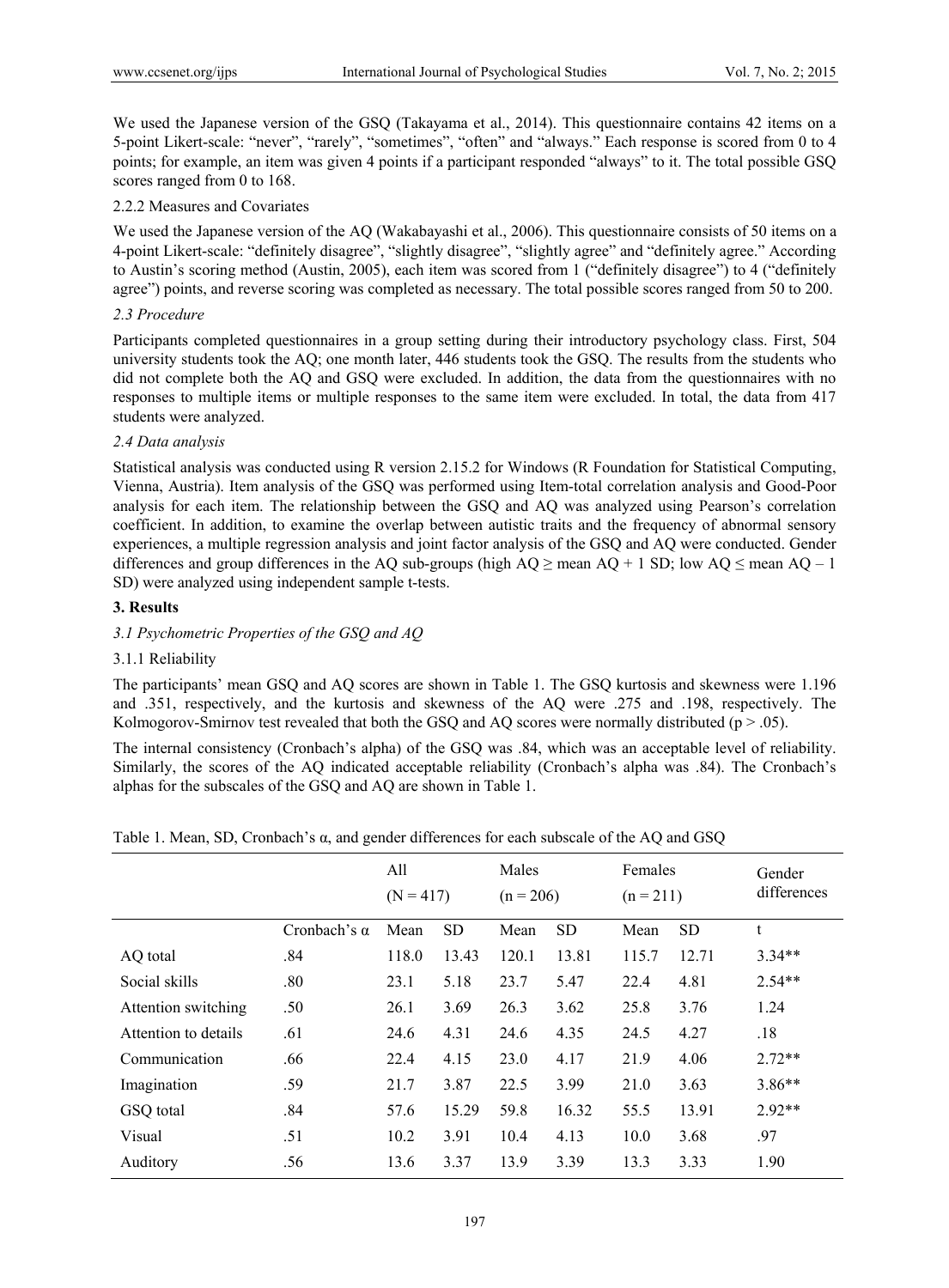| Gustatory      | .43 | 6.3 | 2.84 | 6.6 | 3.06 | 6.0 | 2.58 | $2.22*$  |  |
|----------------|-----|-----|------|-----|------|-----|------|----------|--|
| Olfactory      | .42 | 6.9 | 2.73 | 7.3 | 2.94 | 6.5 | 2.44 | $3.11**$ |  |
| Tactile        | .31 | 6.6 | 2.85 | 7.2 | 2.98 | 6.0 | 2.59 | $4.41**$ |  |
| Vestibular     | .52 | 7.0 | 3.37 | 7.1 | 3.52 | 6.9 | 3.22 | .77      |  |
| Proprioceptive | .49 | 7.0 | 3.05 | 7.3 | 3.27 | 6.8 | 2.81 | 1.48     |  |

*Note.*  ${}^*p < .05, {}^*{}^p < .01$ 

# 3.1.2 Item Analysis of the GSQ

The results of the item-total correlation and good–poor analysis for each item of the GSQ are shown in Table 2. Item-total correlation analysis revealed that all 42 items had significant positive correlations with the total GSQ  $(p < .05)$ , although the results on two items (Items 17 and 36) were slightly lower  $(r < .20)$ . Good–poor analysis showed that high scorers on the total GSQ scored significantly higher  $(p < .05)$  than did low scorers on all items except one (Item 22). These results suggest that Items 17, 22, and 36 were not adequate to assess the frequency of abnormal sensory experiences among the general population. However, these items might possibly reflect abnormal sensory experiences found only in high-scoring individuals on the AQ and individuals with ASD; therefore, these items were retained in the following analysis.

| Items            | Mean    | ${\rm SD}$ | $\boldsymbol{t}$ | Item-total correlations |
|------------------|---------|------------|------------------|-------------------------|
| Visual           |         |            |                  |                         |
| $\overline{4}$   | 1.7     | 1.16       | $7.63***$        | .41                     |
| 8                | $1.8\,$ | 1.09       | 5.80***          | .31                     |
| 11               | $.7\,$  | .90        | $5.21***$        | .26                     |
| 18               | 1.2     | .95        | $6.23***$        | .41                     |
| 19               | 2.0     | 1.17       | $6.39***$        | .42                     |
| 42               | $1.0\,$ | 1.09       | $8.21***$        | .46                     |
| Auditory         |         |            |                  |                         |
| 6                | 2.2     | .96        | $6.38***$        | .38                     |
| 9                | 2.3     | 1.05       | 5.32***          | .38                     |
| 14               | 2.3     | .91        | 7.94***          | .39                     |
| 25               | $2.7\,$ | 1.03       | 4.93***          | .29                     |
| 31               | $2.6\,$ | .96        | $7.06***$        | .40                     |
| 33               | $1.5\,$ | 1.13       | $6.65***$        | .47                     |
| Gustatory        |         |            |                  |                         |
| $\overline{2}$   | 1.5     | $1.00\,$   | 4.44***          | .26                     |
| 23               | 1.7     | 1.02       | $6.56***$        | .38                     |
| 25               | 2.7     | 1.03       | 4.93***          | .29                     |
| 28               | .7      | .82        | $4.54***$        | .38                     |
| 35               | $.6\,$  | .90        | $6.80***$        | .41                     |
| 39               | $1.1\,$ | .98        | $7.19***$        | .39                     |
| Olfactory        |         |            |                  |                         |
| $\boldsymbol{7}$ | $1.8\,$ | .94        | $5.13***$        | .35                     |

Table 2. Results of good–poor analysis and item-total correlations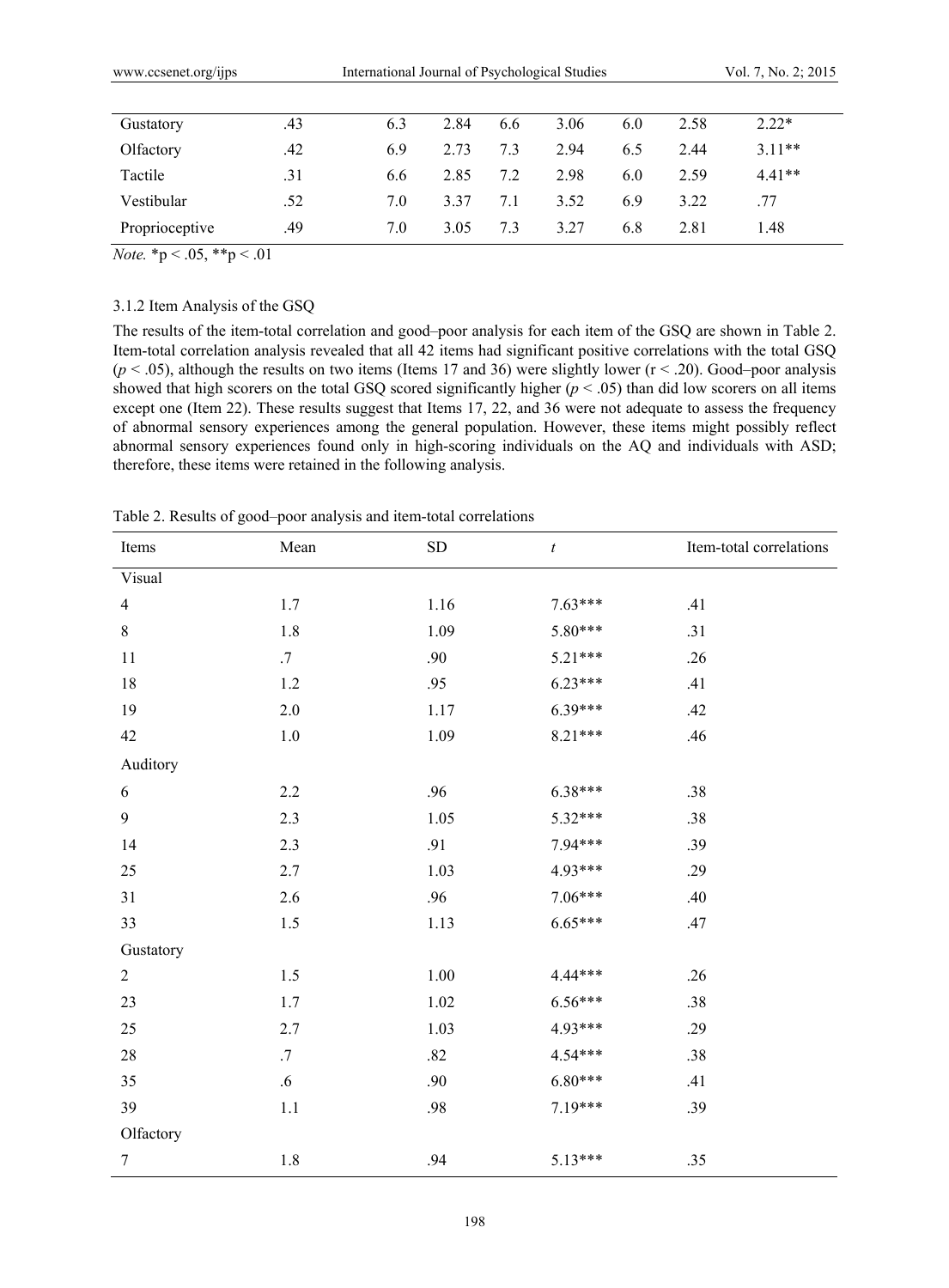| 13             | 1.9     | $1.02\,$ | $8.85***$     | .43     |
|----------------|---------|----------|---------------|---------|
| $17$           | $\cdot$ | $.57\,$  | $2.22*$       | $.17\,$ |
| $21\,$         | 1.9     | 1.27     | 6.55***       | .32     |
| 24             | .7      | .93      | $6.90***$     | .42     |
| 36             | $.5\,$  | $.81\,$  | $2.12*$       | .16     |
| Tactile        |         |          |               |         |
| $\mathbf{1}$   | 1.2     | 1.12     | 4.15***       | .20     |
| 15             | $.7\,$  | 1.00     | 4.84***       | .34     |
| 16             | $1.3$   | .92      | 5.95***       | .33     |
| 22             | $.7\,$  | 1.04     | $1.73\dagger$ | .21     |
| 27             | $.7\,$  | $.88\,$  | 5.44***       | .41     |
| 40             | $2.0\,$ | $1.05\,$ | $6.02***$     | .37     |
| Vestibular     |         |          |               |         |
| $10\,$         | $1.4\,$ | 1.12     | 5.08***       | .35     |
| 12             | 1.1     | 1.07     | $7.11***$     | .38     |
| 20             | $1.4\,$ | $1.02\,$ | $7.40***$     | .41     |
| 30             | $.7\,$  | .97      | 6.95***       | .45     |
| 32             | $1.4\,$ | 1.15     | $4.65***$     | .29     |
| 34             | $1.0\,$ | .92      | $7.10***$     | .45     |
| Proprioceptive |         |          |               |         |
| $\overline{3}$ | 1.3     | .99      | 4.94***       | .28     |
| 5              | $1.4\,$ | 1.04     | $3.54***$     | .25     |
| 29             | $1.1\,$ | $.84\,$  | $5.70***$     | .37     |
| 36             | $.5\,$  | $.81\,$  | $2.12*$       | .16     |
| 37             | 1.6     | 1.01     | 8.45***       | .48     |
| 41             | $.8\,$  | .90      | $7.01***$     | .41     |

*Note.*  $p < .10, *p < .05, **p < .01, ***p < .001$ 



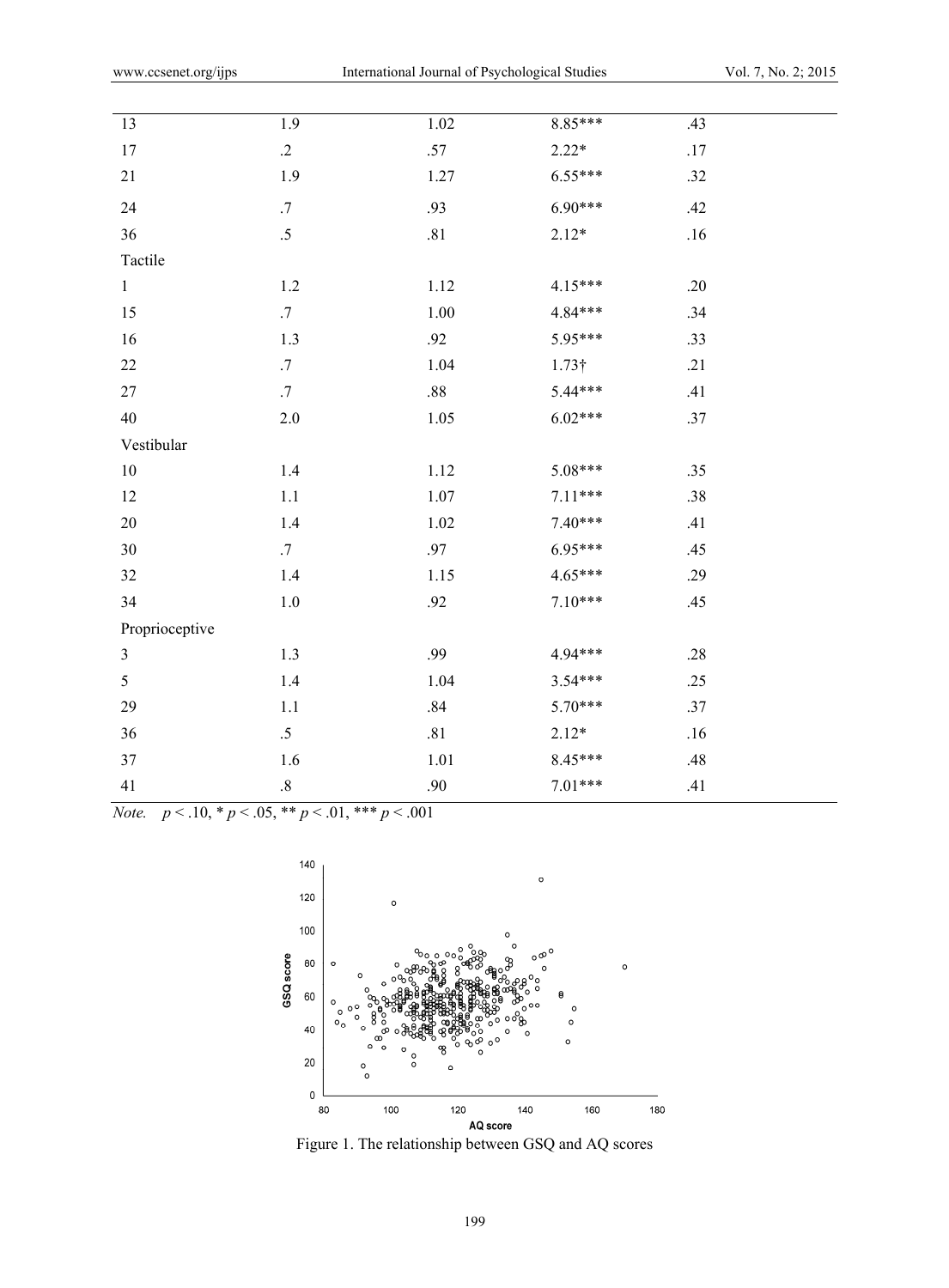# 3.1.3 Gender Differences

As shown in Table 1, the mean total GSQ score was higher for males than for females  $\lbrack t \ (415) = 2.92, p < .01 \rbrack$ . On the subscales of the GSQ, males scored significantly higher than did females in three sensory domains: gustatory [t (415) = 2.22, p < .05], olfactory [t (415) = 3.11, p < .01], and tactile [t (415) = 4.41, p < .01]. The total AQ score for males was significantly higher than that for the females  $[t (415) = 3.34, p < .01]$ , and three subscales of the AQ were higher for males than for females: social skills  $[t (415) = 2.54, p < .01]$ , communication [t (415) = 2.72, p < .01], and imagination [t (415) = 3.86, p < .01].

# *3.2 The Relationship Between the GSQ and AQ*

# 3.2.1 Correlations Between the GSQ and AQ

The relationship between the total GSQ and AQ scores is shown in Figure 1. Pearson's correlation coefficients between total scores on the GSQ and AQ and between their subscales are summarized in Table 3. The total AQ score was positively and significantly correlated with the total GSQ score and all of its subscales. Additionally, there were significant positive correlations between all of the subscales of AQ combined and the total GSQ score. However, only some of the AQ subscales and GSQ were significantly correlated (Table 3).

|                | AQ total | Social<br>skills | Attention<br>switching | Attention<br>to details | Communication    | Imagination |
|----------------|----------|------------------|------------------------|-------------------------|------------------|-------------|
| GSQ total      | $25**$   | $.11*$           | $22**$                 | $17**$                  | $.20**$          | $.11*$      |
| Visual         | $.13**$  | .03              | $.10*$                 | $22**$                  | .09 <sup>†</sup> | $-.03$      |
| Auditory       | $19**$   | $14**$           | $22**$                 | $.09^{\dagger}$         | $.12*$           | .03         |
| Gustatory      | $.12*$   | .04              | $.13**$                | .05                     | $.12*$           | .05         |
| Olfactory      | $.12*$   | $-.02$           | .07                    | $.13**$                 | $.10*$           | $.11*$      |
| Tactile        | $32**$   | $21**$           | $23**$                 | $.09^{\dagger}$         | $22**$           | $.26**$     |
| Vestibular     | $.14**$  | .02              | $.11*$                 | $.15**$                 | $.15**$          | .02         |
| Proprioceptive | $21**$   | $.10*$           | $.19**$                | .07                     | $.19**$          | $.14**$     |

Table 3. Correlations between the subscales of the GSQ and AQ

*Note.*  $p < .10$ ,  $p < .05$ ,  $p < .01$ 

# 3.2.2 Group Differences Between Low and High AQ

To examine whether individuals with high autistic traits report a higher frequency of abnormal sensory experiences, from participants, we picked sixty participants with scoring 132 or more (mean AQ+1 SD), and another sixty participants with scoring 104 or less (mean AQ-1 SD). We regarded the former as a high AQ group and the latter as a low AQ group.The results of the GSQ and AQ for each group are shown in Table 4. The total GSQ score for the high AQ group was significantly higher than for the low AQ  $\left[\frac{t(118)}{3}\right] = 3.94$ ,  $p < .01$ . On the subscales of the GSO, visual [t (118) = 2.36, p < .05], auditory [t (118) = 3.38, p < .01], tactile [t (118) = 6.11, p  $\leq$  .01], and proprioceptive [t (118) = 3.50, p  $\leq$  .01] domain scores were significantly higher for the high than for the low AQ group.

Table 4. Group differences between low and high AQ participants

|                     | Low AQ $(n = 60)$ |           | High AQ $(n = 60)$ |           | Low AQ vs. High AQ |                  |  |
|---------------------|-------------------|-----------|--------------------|-----------|--------------------|------------------|--|
|                     | Mean              | <b>SD</b> | Mean               | <b>SD</b> |                    | $\boldsymbol{p}$ |  |
| AQ total            | 97.4              | 5.82      | 139.7              | 7.04      | 35.82              | .00.             |  |
| Social skills       | 16.7              | 2.98      | 29.6               | 3.76      | 20.78              | .00.             |  |
| Attention switching | 22.5              | 3.62      | 29.9               | 3.16      | 11.87              | .00.             |  |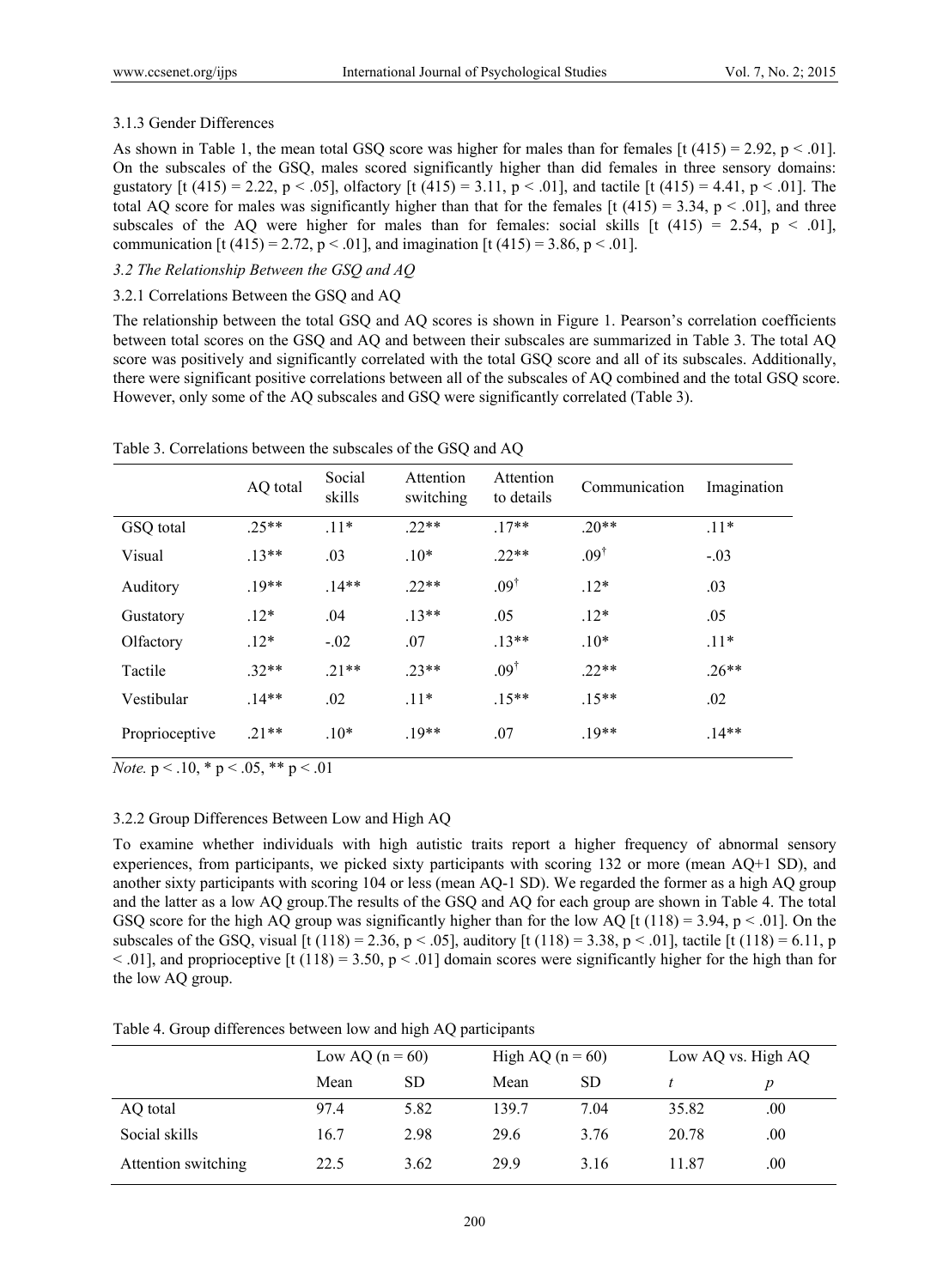| Attention to details | 23.2 | 4.28 | 26.5 | 3.89  | 4.33  | .00. |  |
|----------------------|------|------|------|-------|-------|------|--|
| Communication        | 16.9 | 2.95 | 27.5 | 2.93  | 19.59 | .00. |  |
| Imagination          | 18.0 | 3.29 | 26.3 | 3.31  | 13.75 | .00. |  |
| GSQ total            | 52.9 | 15.8 | 64.6 | 16.77 | 3.94  | .00. |  |
| Visual               | 9.5  | 4.19 | 11.3 | 4.02  | 2.36  | .02  |  |
| Auditory             | 12.7 | 3.63 | 14.8 | 3.22  | 3.38  | .00. |  |
| Gustatory            | 6.1  | 2.96 | 7.0  | 3.36  | 1.50  | .14  |  |
| Olfactory            | 6.6  | 2.85 | 7.3  | 2.86  | 1.37  | .17  |  |
| Tactile              | 5.4  | 2.52 | 8.5  | 2.99  | 6.11  | .00. |  |
| Vestibular           | 6.8  | 3.68 | 7.9  | 3.53  | 1.59  | .11  |  |
| Proprioceptive       | 5.8  | 2.93 | 7.9  | 3.70  | 3.50  | .00. |  |

## *3.3 The Overlap between Items of the GSQ and AQ*

## 3.3.1 Multiple Regression Analysis

To examine whether AQ scores could be accounted for by GSQ scores, we conducted a multiple regression analysis with the subscales of the AQ as predictor variables and total GSQ score as the objective variable. The subscales of the AQ predicted 8.3% of the variance in the total GSQ score. Similarly, multiple regression analyses were performed with the subscales of the AQ as predictor variables and each sensory domain of the GSQ as objective variables. The results also showed small  $R^2$  values ranging from 1.4% to 9.8% (visual = 6.1%, auditory = 5.8%, gustatory = 1.4%, olfactory = 3.2%, tactile = 9.8%, vestibular = 4.4%, and proprioceptive =  $4.6\%$ ).

### 3.3.2 Joint Factor Analysis of the GSQ and AQ

To examine the degree of overlap between the GSQ and AQ, we conducted a joint factor analysis among their subscales. Similar to the procedure used by Wakabayashi et al. (2006), a principal factor analysis was carried out on the inter-subscale correlation matrix of the GSQ and AQ. As shown in Fig. 2, the eigenvalues of the first two factors were greater than one. Table 5 summarizes the results of the factor pattern matrix by an oblimin-rotated two-factor solution. All of the subscales of the GSQ were loaded onto Factor 1, while four subscales of the AQ were loaded onto Factor 2. Therefore, we interpreted Factor 1 as the frequency of abnormal sensory experiences and Factor 2 as autistic traits. However, "attention to details" did not load on either factor. This finding, that "attention to details" was slightly different from the other four AQ subscales, was in agreement with the results of previous studies [the results of a structural factor model of AQ (Hoekstra et al., 2008) and the results of a joint factor analysis among the AQ and NEO-PI-R (Wakabayashi et al., 2006)].



Figure 2. Scree plot of the GSQ and AQ joint factor analysis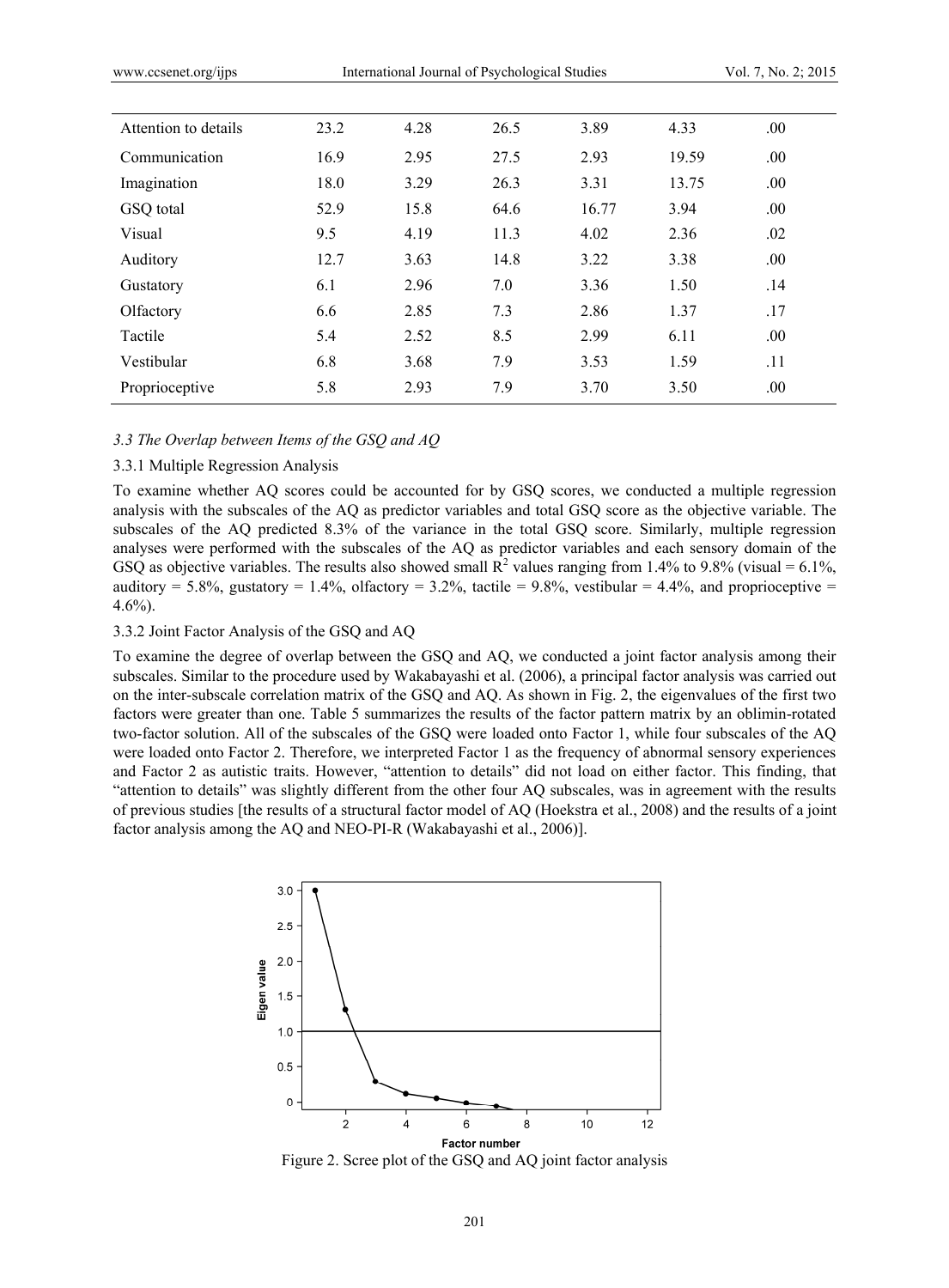|                      | Factor 1 | Factor 2 | h <sup>2</sup> | $u^2$ |
|----------------------|----------|----------|----------------|-------|
| <b>AQ</b>            |          |          |                |       |
| Social skills        | $-.07$   | .74      | .52            | .48   |
| Attention switching  | .10      | .54      | .33            | .67   |
| Attention to details | .21      | $-13$    | .05            | .95   |
| Communication        | .04      | .79      | .64            | .36   |
| Imagination          | $-.03$   | .63      | .40            | .61   |
| GSQ                  |          |          |                |       |
| Visual               | .61      | $-.07$   | .35            | .65   |
| Auditory             | .59      | .03      | .35            | .65   |
| Gustatory            | .68      | $-.03$   | .45            | .55   |
| Olfactory            | .62      | $-.06$   | .37            | .63   |
| Tactile              | .55      | .19      | .38            | .62   |
| Vestibular           | .65      | $-.04$   | .42            | .58   |
| Proprioceptive       | .67      | .07      | .47            | .53   |
| Variance             | .23      | .16      |                |       |

#### Table 5. Oblimin-rotated two-factor solution for each subscale of the AQ and GSQ

*Note.* Items with loadings above .40 are shown in bold

## **4. Discussion**

This study examined the psychometric properties and overlap of the Japanese versions of the GSQ and AQ among Japanese university students. The results showed that both scales have good psychometric properties concerning test reliability and score distribution. In the examination of gender differences, males scored higher than did females on both the GSQ and AQ. For the AQ, such gender differences are expected, based on the sex ratio in diagnosing ASD (Baron-Cohen et al., 2001). The gender difference in the total AQ score was consistent with the result of previous studies (Austin, 2005; Baron-Cohen et al., 2001; Hoekstra et al., 2008; Horder et al., 2014; Robertson & Simmons, 2013; Stewart & Austin, 2009; Wakabayashi et al., 2006). For the GSQ, this study is the first to report gender differences. This indicates that the sex ratio in diagnosing ASD reflects on the dimensional model of the GSQ, as well as the AQ.

However, for the psychometric properties of the GSQ, the results of the item analysis revealed that some items were not at an acceptable level. This suggests that some items might be not adequate for measuring sensory difficulties in the general sample, although these items could reflect sensory difficulties in the clinical ASD sample. Furthermore, we were unable to obtain satisfactory reliabilities on the subscales of the GSQ compared to those of the AQ. This suggests that there is not enough reliability to assess the "experience of abnormal events" for each sensory domain independently, at least in the general population. Indeed, the original study of the GSQ (Robertson & Simmons, 2013) showed that the single-factor GSQ model was appropriate from the result of a principal components analysis. In clinical studies of ASD, although individuals with ASD presented processing difficulty in one or more sensory domains (Baker et al., 2008; Foss-Feig et al., 2012; Simmons et al., 2009; Tomchek & Dunn, 2007), the symptom of hyper- or hyposensitivity are seen to be common to some extent, regardless of sensory domains. Therefore, the GSQ subscales might be adequately divided into the symptoms (hyper- and hypo-sensitivity), but not into the sensory domains, when necessary.

With regard to the relationship between the AQ and GSQ, as we hypothesized, our results showed a significant correlation but a small overlap between both scales. A significant positive correlation was found, although the size of the correlation in this study was small (Horder et al., 2014; Robertson & Simmons, 2013; Takayama et al., 2014). We also found differences between the high and low AQ individuals in terms of the total GSQ. These results are partially consistent with a previous study (Robertson & Simmons, 2013) and suggest that individuals with high autistic traits tend to experience hyper- or hyposensitivity sensory events in their daily lives. On the degree of the overlap between the GSQ and the AQ, however, the result of the multiple regression showed that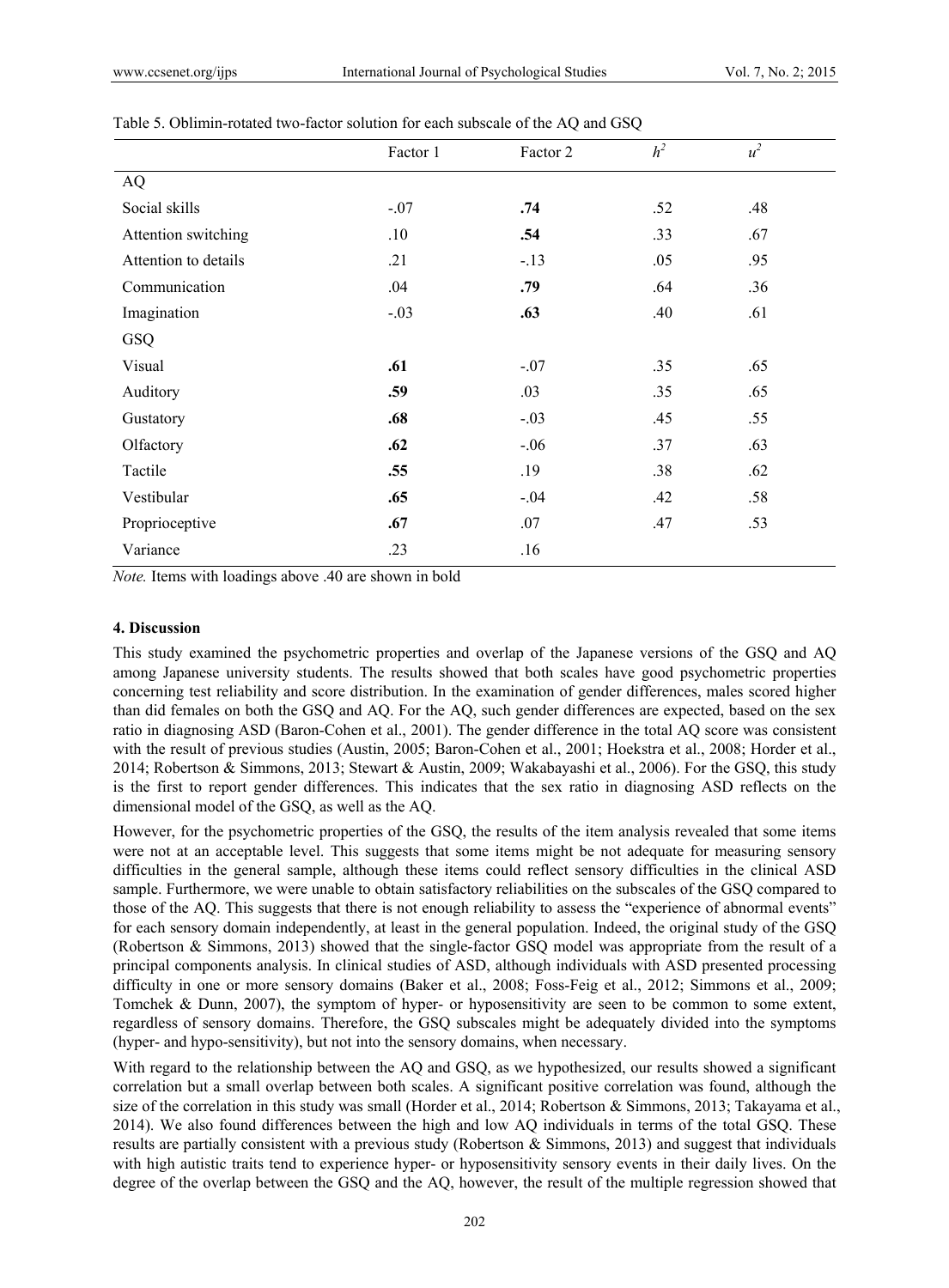AQ subscales predicted only 8.3% of the variance in the total GSQ score. Furthermore, the result of joint factor analysis of the GSQ and the AQ revealed a two-factor solution, which suggests that those factors correspond with the GSQ and AQ. Factor 1 consisted of all the GSQ subscales, and Factor 2 consisted of four AQ subscales (with the exception of "attention to details"). This result indicates that the frequency of abnormal sensory experiences on the GSQ can be assessed independently. Thus, we found that, although individuals with high AQ experience more abnormal sensory events in their daily lives than those with low AQ, the overlap between GSQ and AQ items would be small among the general population.

This finding might have important implications for an analog design to study difficulties in sensory processing in a typically developing sample. Early research reported differences in sympathetic nervous system functioning between children with ASD and those with SMD, although both groups of children showed more sensory processing difficulties than controls (Schoen et al., 2009). Such a comparison would be useful in understanding difficulties with sensory processing in ASD. However, further research into such comparisons may be difficult in clinical studies, because it would be difficult to control the severity of symptoms and IQ within or between clinical groups. Given the small overlap between the AQ and GSQ in this study, it is possible that difficulties in sensory processing might be studied by comparing sensory profiles between individuals with high GSQ and high AQ and those with high GSQ but low AQ within the general population. To do this, more research, such as that investigating relationships between the GSQ and sensory performance on experimental tasks, is needed.

## *4.1 Limitations and Conclusion*

There are some limitations to our study. First, because we used only AQ and GSQ, the effect of other traits on the GSQ was not clear. Several studies have shown a relationship between anxiety and sensory processing difficulties in ASD (Horder et al., 2014; Mazurek, Keefer, Shui, & Vasa, 2014). Van Steensel, Bögels, and Perrin (2011) reviewed 31 studies of ASD and revealed that 39.6% of children with ASD have at least one DSM-IV anxiety disorder. Mizurek et al. (2014) suggested a relationship between anxiety and sensory over-responsivity in children with ASD. In an analog study of ASD, Horder et al. (2014) found a positive correlation between the self-report Spielberger State/Trait Anxiety Inventory and GSQ. Furthermore, a similar relationship was found in the study of other clinical domains, such as children with selective eating (Farrow & Cloulthard, 2012). In this study, the GSQ scores might possibly reflect the traits of anxiety found among the general population. Therefore, further study is needed to clarify the relationships and overlaps between the AQ, GSQ, and anxiety traits.

Second, the results of the current study might depend on the homogeneity of our sample, which consisted of students recruited from a single university. As it has been shown that the factor structure of the AQ (Austin, 2005; Hoekstra et al., 2008; Stewart & Austin, 2008) and the correlation between the AQ and the GSQ (Horder et al., 2014; Robertson & Simmons, 2013; Takayama et al., 2014) varied slightly between a clinical and neurotypical sample, the results of the current study might have been different had the sample reflected a more diverse general population. Further studies are required to investigate these issues.

In conclusion, the Japanese version of the GSQ has relatively poor psychometric properties, compared to the AQ. Gender differences were found for both scales. With regard to the relationship between the AQ and GSQ, individuals with high autistic traits experienced abnormal sensory events with higher frequency than those with low autistic traits in their daily lives. However, the overlap between the scales was small; therefore, it might be possible to investigate abnormal sensory processing independently of other symptoms of ASD (difficulties in social interactions, patterns of repetitive behaviors, and narrow interests) in the general population.

#### **Acknowledgments**

We would like to thank Dr. R. Hashimoto and Y. Takayama for allowing us to use the Japanese version of the Glasgow Sensory Questionnaire (GSQ). This study was supported by a Grant-in-Aid from the Japan Society for the Promotion of Science Fellows (Grant No.26-8144). The Japan Society for the Promotion of Science Fellows had no role in the study design, collection, analysis, or interpretation of the data, and they were not involved in the writing of the report or the decision to submit the article for publication.

The authors declare no conflict of interest.

## **References**

- American Psychiatric Association. (1994). *Diagnostic and statistical manual of mental disorders* (4th ed.). Washington, DC: American Psychiatric Association.
- American Psychiatric Association. (2013). *Diagnostic and statistical manual of mental disorders* (5th ed.). Washington, DC: American Psychiatric Association. http://dx.doi.org/10.1176/appi.books.9780890425596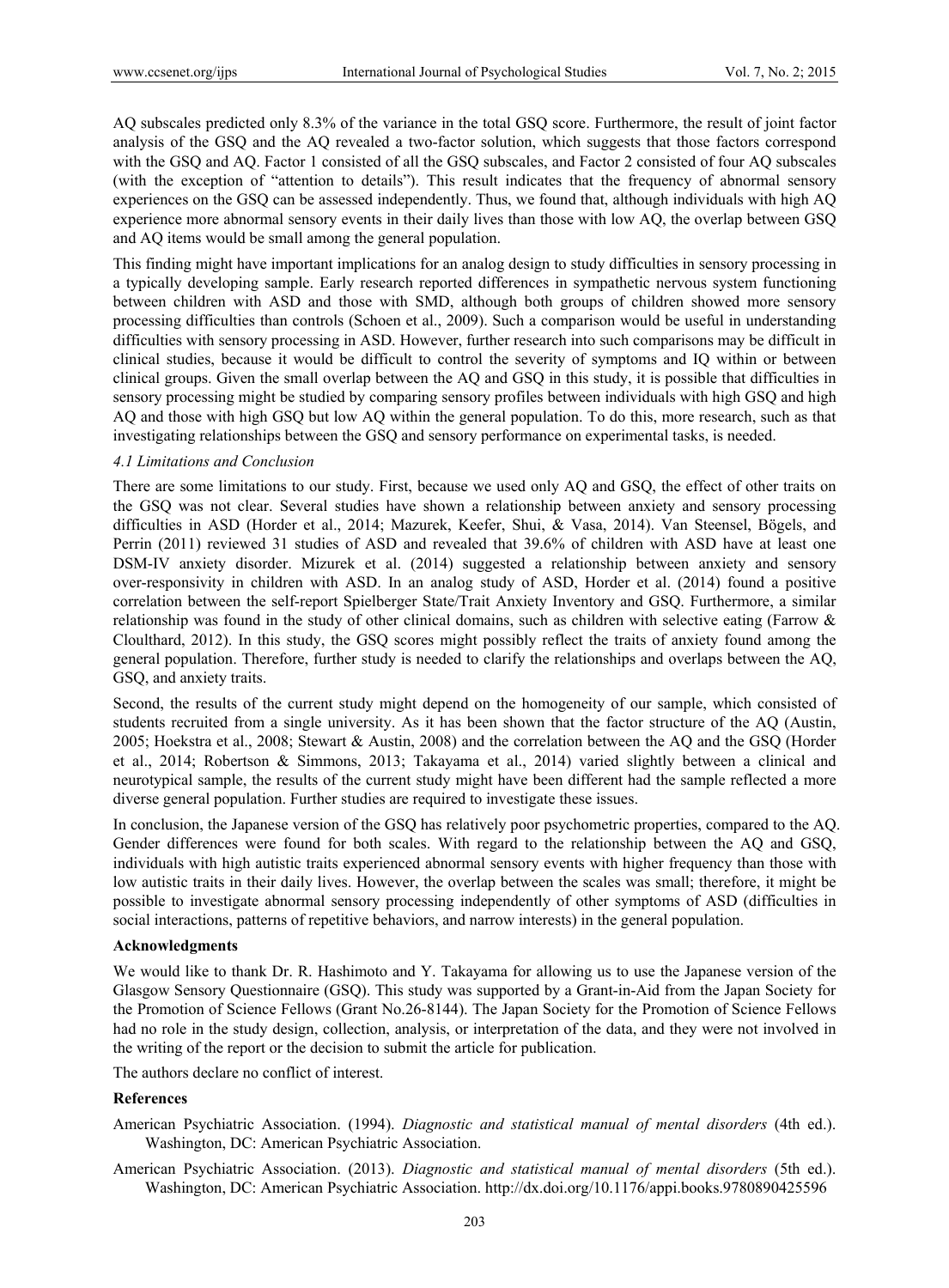- Austin, E. J. (2005). Personality correlates of the broader autism phenotype as assessed by the Autism Spectrum Quotient (AQ). *Personality and Individual Differences*, *38*, 451-460. http://dx.doi.org/10.1016/ j.paid.2004.04.022
- Baker, A. E., Lane, A., Angley, M. T., & Young, R. L. (2008). The relationship between sensory processing patterns and behavioural responsiveness in autistic disorder: A pilot study. *Journal of Autism and Developmental Disorders*, *38*(5), 867-875. http://dx.doi.org/10.1007/s10803-007-0459-0
- Baron-Cohen, S. (1995). *Mindblindness: An essay on autism and theory of mind*. Boston, MA: MIT Press/Bradford Books.
- Baron-Cohen, S., Wheelwright, S., Skinner, R., Martin, J., & Clubley, E. (2001). The Autism-Spectrum Quotient (AQ): Evidence from Asperger syndrome/high-functioning autism, males and females, scientists and mathematicians. *Journal of Autism and Developmental Disorders*, *31*, 5-17. http://dx.doi.org/10.1023/ A:1005653411471
- Crane, L., Goddard, L., & Pring, L. (2009). Sensory processing in adults with autism spectrum disorders. *Autism*, *13*, 215-228. http://dx.doi.org/10.1177/1362361309103794
- Dunn, W., & Westman, K. (1997). The sensory profile: The performance of a national sample of children without disabilities. *American Journal of Occupational Therapy*, *51*, 25-34. http://dx.doi.org/10.5014/ ajot.51.1.25
- Farrow, C. V., & Cloulthard, H. (2012). Relationships between sensory sensitivity, anxiety and selective eating in children. *Appetite*, *58*, 842-846. http://dx.doi.org/10.1016/j.appet.2012.01.017
- Foss-Feig, J. H., Heacock, J. L., & Cascio, C. J. (2012). Tactile responsiveness patterns and their association with core feature in autism spectrum disorders. *Research in Autism Spectrum Disorders*, *6*, 337-344. http://dx.doi.org/10.1016/j.rasd.2011.06.007
- Frith, U. (1991). *Autism and Asperger's Syndrome*. Cambridge: Cambridge University Press. http://dx.doi.org/ 10.1017/CBO9780511526770
- Haesen, B., Boets, B., & Wagemans, J. (2011). A review of behavioral and electrophysiological studies on auditory processing and speech perception in autism spectrum disorders. *Research in Autism Spectrum Disorders*, *5*, 701-714. http://dx.doi.org/10.1016/j.rasd.2010.11.006
- Happe, F., & Frith, U. (2006). The weak coherence account: Detail-focused cognitive style in Autism Spectrum Disorders. *Journal of Autism and Developmental Disorders*, *36*(1), 5-25. http://dx.doi.org/10.1007/ s10803-005-0039-0
- Hoekstra, R. A., Bartels, M., Cath, D. C., & Boomsma, D. I. (2008). Factor structure, reliability and criterion validity of the Autism-Spectrum Quotient (AQ): A study in Dutch population and patient groups. *Journal of Autism and Developmental Disorders*, *38*, 1555-1566. http://dx.doi.org/10.1007/s10803-008-0538-x
- Horder, J., Wilson, C. E., Mendez, M. A., & Murphy, D. G. (2014). Autistic traits and abnormal sensory experiences in adults. *Journal of Autism and Developmental Disorders*, *44*, 1461-1469. http://dx.doi.org/10.1007/s10803-013-2012-7
- Lau, W. Y. P., Kelly, A. B., & Peterson, C. C. (2013). Further evidence on the factorial structure of the autism spectrum quotient (AQ) for adults with and without a clinical diagnosis of autism. *Journal of Autism and Developmental Disorders*, *43*, 2807-2815. http://dx.doi.org/10.1007/s10803-013-1827-6
- Mazurek, M. O., Keefer, A., Shui, A., & Vasa, R. A. (2014). One-year course and predictors of abdominal pain in children with autism spectrum disorders: The role of anxiety and sensory over-responsivity. *Research in Autism Spectrum Disorders*, *8*, 1508-1515. http://dx.doi.org/10.1016/j.rasd.2014.07.018
- Miller, L. J., Anzalone, M. E., Lane, S. J., Cermak, S. A., & Osten, E. T. (2007). Concept evolution in sensory integration: A proposed nosology for diagnosis. *American Journal of Occupational Therapy*, *61*, 135-140. http://dx.doi.org/10.5014/ajot.61.2.135
- O'Connor, K. (2012). Auditory processing in autism spectrum disorder: A review. *Neuroscience and Biobehavioral Reviews*, *36*, 836-854. http://dx.doi.org/10.1016/j.neubiorev.2011.11.008
- Pollock, M. R., Metz, A. E., & Barabash, T. (2014). Brief Report—Association between dysfunctional elimination syndrome and sensory processing disorder. *American Journal of Occupational Therapy*, *68*, 472-477. http://dx.doi.org/10.5014/ajot.2014.011411